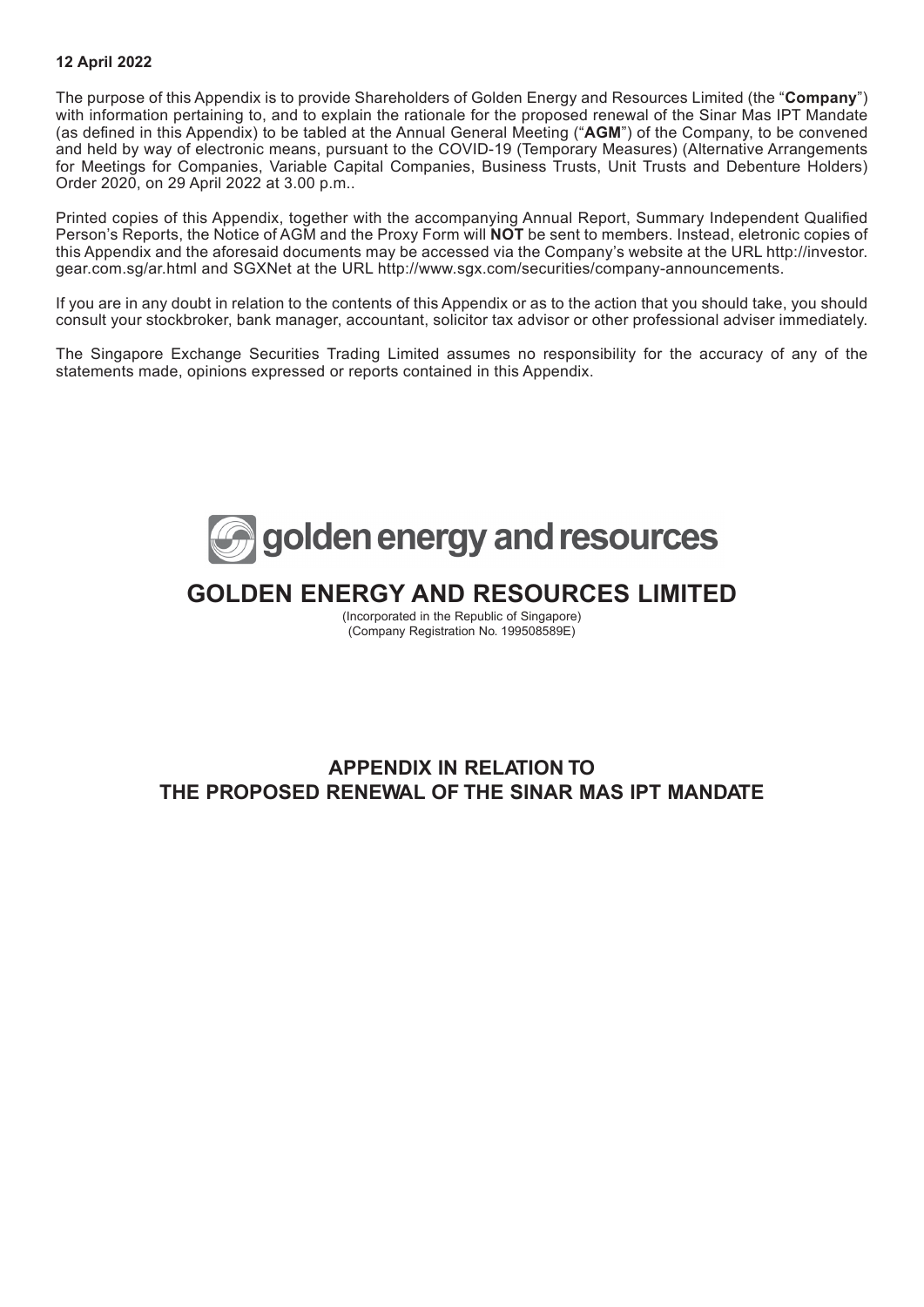### **CONTENTS**

|                | 2  |
|----------------|----|
|                | 6  |
| 1 <sup>1</sup> | 6  |
| 2.             | 6  |
| 3.             | 12 |
| $\mathbf{4}$ . | 12 |
| 5.             | 12 |
| 6.             | 12 |
| 7.             | 13 |
| 8.             | 13 |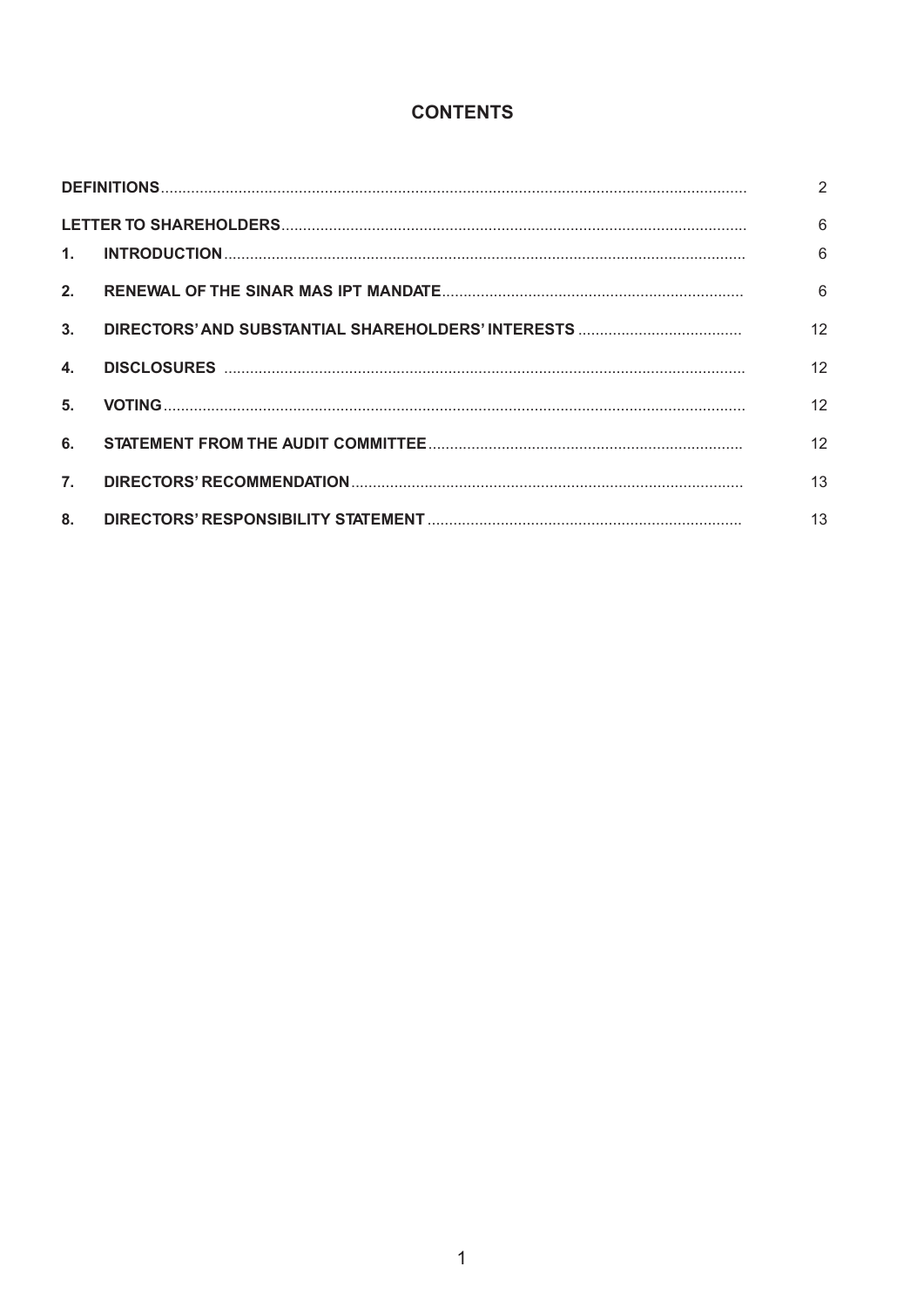# **DEFINITIONS**

|                        |   |                                                                                                                                                                                               |                                            | Save where the context otherwise requires, the following definitions apply throughout this Appendix:                                                                                                                                                                                                                                                                 |  |  |
|------------------------|---|-----------------------------------------------------------------------------------------------------------------------------------------------------------------------------------------------|--------------------------------------------|----------------------------------------------------------------------------------------------------------------------------------------------------------------------------------------------------------------------------------------------------------------------------------------------------------------------------------------------------------------------|--|--|
| "AGM"                  | ÷ |                                                                                                                                                                                               | The annual general meeting of the Company  |                                                                                                                                                                                                                                                                                                                                                                      |  |  |
| "Annual Report"        |   | The annual report of the Company for the financial year ended 31 December<br>2021                                                                                                             |                                            |                                                                                                                                                                                                                                                                                                                                                                      |  |  |
| "approved exchange"    |   | A stock exchange that has rules which safeguard the interests of<br>Shareholders against Interested Person Transactions according to<br>similar principles to Chapter 9 of the Listing Manual |                                            |                                                                                                                                                                                                                                                                                                                                                                      |  |  |
| "associate"            | ÷ | In relation to any director, chief executive officer, substantial<br>(a)<br>shareholder or Controlling Shareholder (being an individual) means:                                               |                                            |                                                                                                                                                                                                                                                                                                                                                                      |  |  |
|                        |   |                                                                                                                                                                                               | (i)                                        | his immediate family (that is, the person's spouse, child,<br>adopted child, step-child, sibling and parent);                                                                                                                                                                                                                                                        |  |  |
|                        |   |                                                                                                                                                                                               | (ii)                                       | the trustee of any trust of which he or his immediate<br>family is a beneficiary or, in the case of a discretionary<br>trust, is a discretionary object; and                                                                                                                                                                                                         |  |  |
|                        |   |                                                                                                                                                                                               | (iii)                                      | any company in which he and his immediate family<br>together (directly or indirectly) have an interest of 30% or<br>more;                                                                                                                                                                                                                                            |  |  |
|                        |   | (b)                                                                                                                                                                                           |                                            | In relation to a substantial shareholder or a Controlling Shareholder<br>(being a company) means any other company which is its<br>subsidiary or holding company or is a subsidiary of such<br>holding company or one in the equity of which it and/or such other<br>company or companies taken together (directly or indirectly) have<br>an interest of 30% or more |  |  |
| "associated companies" |   | group has significant influence in those companies                                                                                                                                            |                                            | Companies in which at least 20% but not more than 50% of its shares<br>are held by the company or the group, in which the company or the                                                                                                                                                                                                                             |  |  |
| "Audit Committee"      | ÷ | The audit committee of the Company for the time being                                                                                                                                         |                                            |                                                                                                                                                                                                                                                                                                                                                                      |  |  |
| <b>Board</b>           | t | The board of Directors of the Company for the time being                                                                                                                                      |                                            |                                                                                                                                                                                                                                                                                                                                                                      |  |  |
| "CDP"                  |   | The Central Depository (Pte) Limited                                                                                                                                                          |                                            |                                                                                                                                                                                                                                                                                                                                                                      |  |  |
| "CEO"                  |   |                                                                                                                                                                                               | The chief executive officer of the Company |                                                                                                                                                                                                                                                                                                                                                                      |  |  |
| "Company"<br>÷         |   |                                                                                                                                                                                               |                                            | Golden Energy and Resources Limited                                                                                                                                                                                                                                                                                                                                  |  |  |
| "Constitution"         |   |                                                                                                                                                                                               |                                            | The existing constitution of the Company                                                                                                                                                                                                                                                                                                                             |  |  |
| "Control"              |   |                                                                                                                                                                                               |                                            | The capacity to dominate decision-making, directly or indirectly in<br>relation to the financial and operating policies of the Company                                                                                                                                                                                                                               |  |  |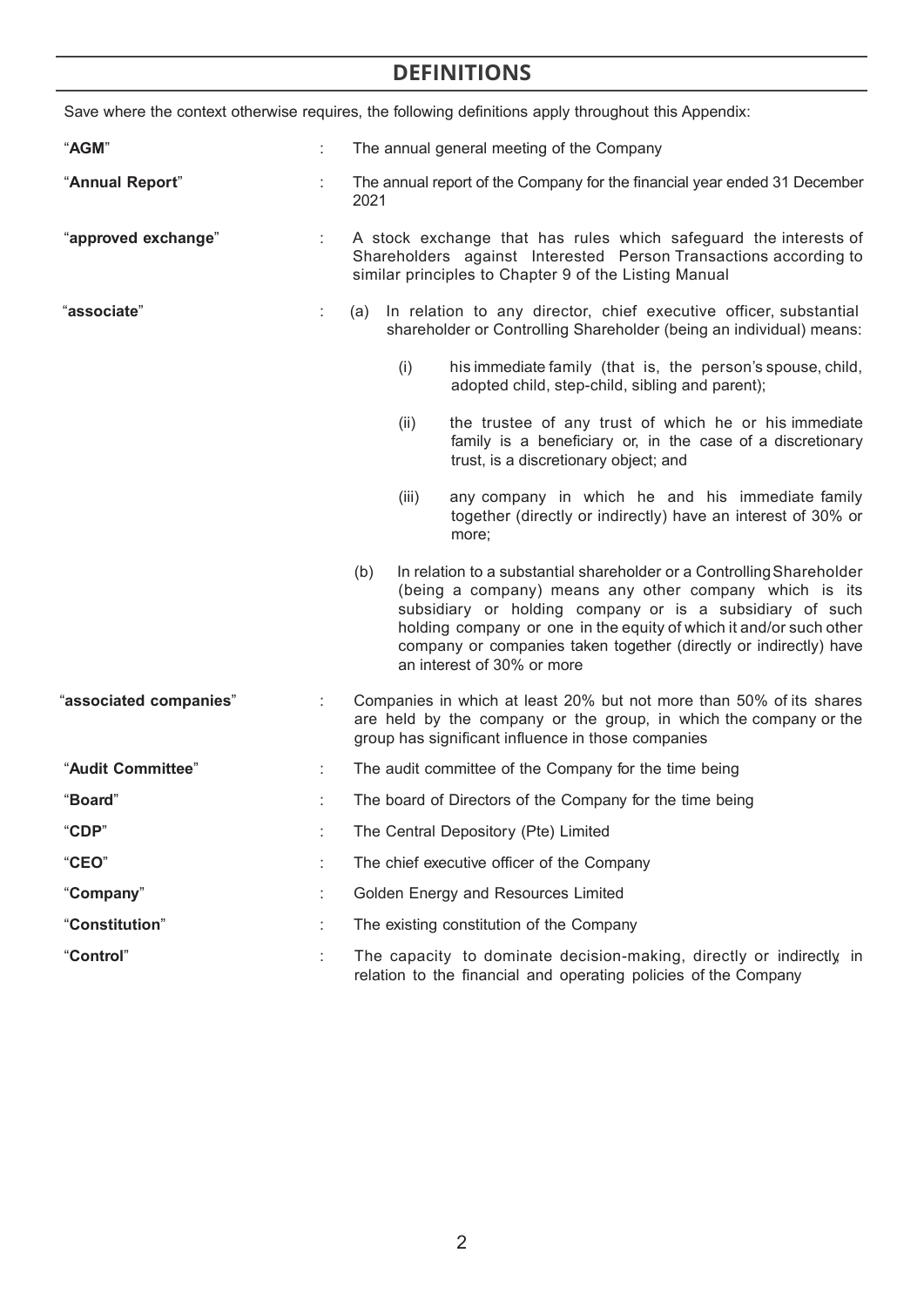## **DEFINITIONS**

| "Controlling Shareholder"                   |    | A person who: (a) holds directly or indirectly 15% or more of the total<br>voting rights in a company (unless the SGX-ST determines that a person<br>who satisfies this is not a Controlling Shareholder of the company); or (b)<br>in fact exercises Control over the company                                               |
|---------------------------------------------|----|------------------------------------------------------------------------------------------------------------------------------------------------------------------------------------------------------------------------------------------------------------------------------------------------------------------------------|
| "Directors"                                 | ÷. | The directors of the Company for the time being, and "Director" shall mean<br>any one of them                                                                                                                                                                                                                                |
| "DSS"                                       |    | PT Dian Swastatika Sentosa Tbk                                                                                                                                                                                                                                                                                               |
| "EGM"                                       |    | The extraordinary general meeting of the Company                                                                                                                                                                                                                                                                             |
| "Executive Directors"                       |    | The executive Directors of the Company for the time being                                                                                                                                                                                                                                                                    |
| "GEMS Group"                                |    | PT Golden Energy Mines Tbk and its subsidiaries                                                                                                                                                                                                                                                                              |
| "Group"                                     |    | The Company and its subsidiaries, and (where applicable) its associated<br>companies                                                                                                                                                                                                                                         |
| "Entities at Risk"                          |    | The Company, a subsidiary of the Company that is not listed on the<br>SGX-ST or an approved exchange, or an associated company of the<br>Company that is not listed on the SGX-ST or an approved exchange,<br>provided that the Group, or the Group and its Interested Person(s), has<br>control over the associated company |
| "Interested Person"                         |    | A director, chief executive officer or controlling shareholder of the listed<br>company or an associate of any such director, chief executive officer, or<br>controlling shareholder                                                                                                                                         |
| "Interested Person<br>Transaction" or "IPT" |    | A transaction between an entity at risk and an interested person                                                                                                                                                                                                                                                             |
| "Listing Manual"                            | ÷  | The listing manual of the SGX-ST                                                                                                                                                                                                                                                                                             |
| "Mandated Interested Person"                |    | each of the Ultimate Controlling Shareholders (namely Messrs Franky<br>(a)<br>Oesman Widjaja, Indra Widjaja and Muktar Widjaja) and their<br>associates; and                                                                                                                                                                 |
|                                             |    | DSS and its associates; including but not limited to<br>(b)                                                                                                                                                                                                                                                                  |
|                                             |    | DSS;<br>(i)                                                                                                                                                                                                                                                                                                                  |
|                                             |    | (ii)<br>DSS's subsidiaries and associated companies (which includes<br>but not limited to PT Ekamas Fortuna; PT Bumi Kencana<br>Eka Sejahtera and subsidiary, PT Citra Alam Indah; PT<br>Manggala Alam Lestari; and PT Andalan Satria Lestari and its<br>subsidiaries);                                                      |

(iii) PT Purinusa Ekapersada and its subsidiaries (which includes but not limited to PT Indah Kiat Pulp & Paper Tbk; PT Pindo Deli Pulp and Paper Mills; PT Lontar Papyrus Pulp & Paper Industry; and PT Pabrik Kertas Tjiwi Kimia Tbk);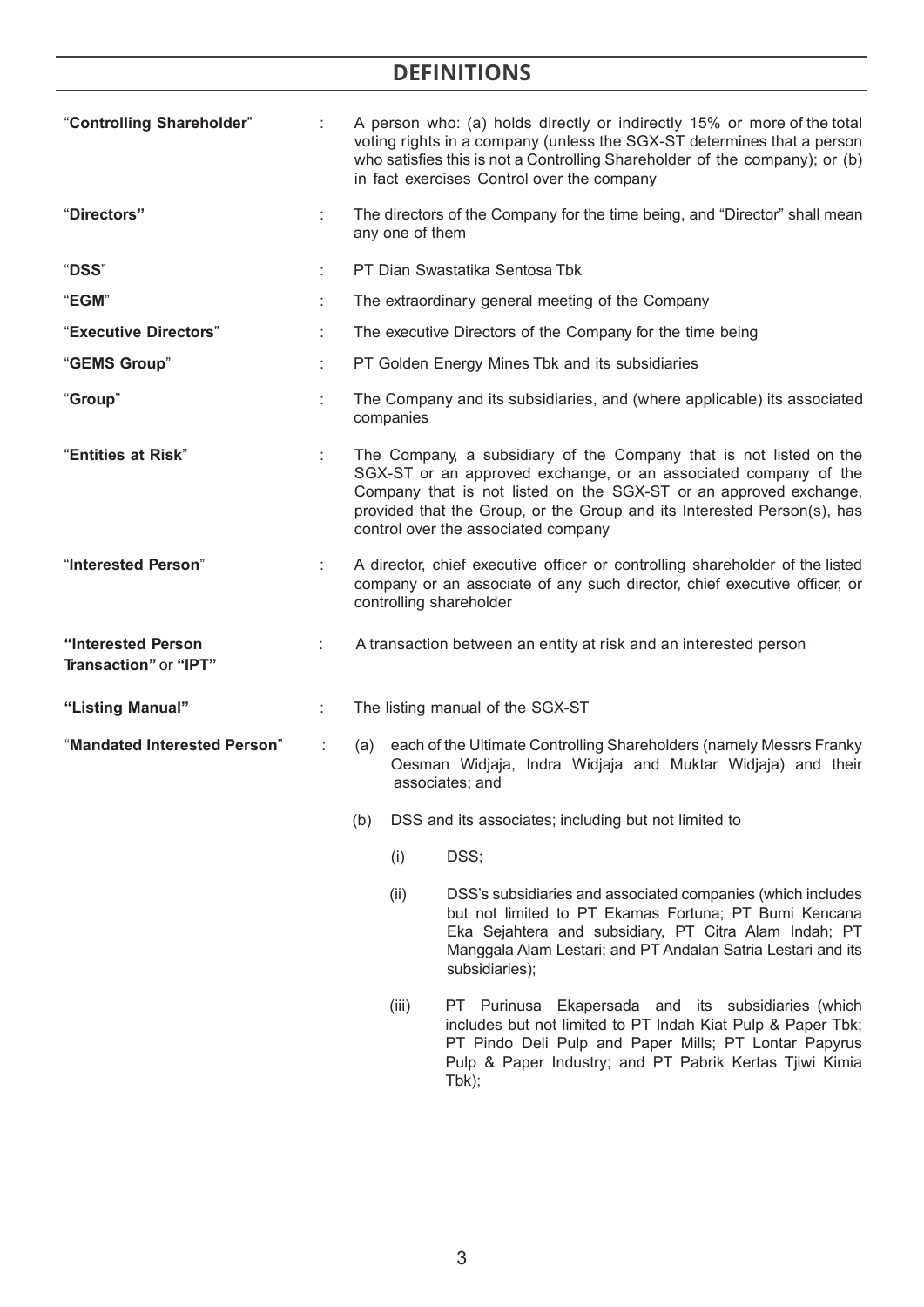- (iv) Golden Agri-Resources Limited, its subsidiaries and associated companies (which includes but not limited to PT Ivo Mas Tunggal; PT Sinar Mas Agro Resources and Technology Tbk and its subsidiaries (which includes but not limited to PT SOCI Mas; PT Sinarmas Bio Energy; and PT Super Wahana Tehno));
- (v) PT Sinar Mas Multiartha Tbk and subsidiaries (which includes but not limited to PT AB Sinar Mas Multifinance; PT Arthamas Solusindo and subsidiaries; PT Asuransi Sinar Mas and subsidiaries; PT Bank Sinarmas Tbk; PT Sinar Mas Multifinance and subsidiaries);
- (vi) PT Smartfren Telecom Tbk and subsidiaries (which includes but not limited to PT Smart Telecom);
- (vii) Sinarmas Land Limited and subsidiaries (which includes but not limited to PT Royal Oriental and PT Sinar Mas Teladan);
- (viii) Guangsi Jingui Pulp & Paper Co. Ltd;
- (ix) Ningbo Asia Pulp & Paper Co. Ltd;
- (x) Hainan Jinhai Pulp & Paper Co. Ltd;
- (xi) Hainan Jinhai Trading (Hong Kong) Co., Ltd;
- (xii) Golden East Paper (Jiangsu) Company Limited;
- (xiii) Golden Hong Ye Trading (Hong Kong) Company Limited;
- (xiv) Gold Huasheng (SuZhou Industrial Park) Co., Ltd.;
- (xv) PT Wirakarya Sakti;
- (xvi) PT Asuransi Simas Net;
- (xvii) PT Arara Abadi;
- (xviii) PT Bina Sinar Amity;
- (xix) PT Maritim Sinar Utama;
- (xx) PT Rolimex Kimia Nusamas;
- (xxi) PT Energi Sejathera Mas;
- (xxii) PT Sinarmas Distribusi Nusantara; and
- (xxiii) Asia Star Fund Ltd;

#### and each a "**Mandated Interested Person**"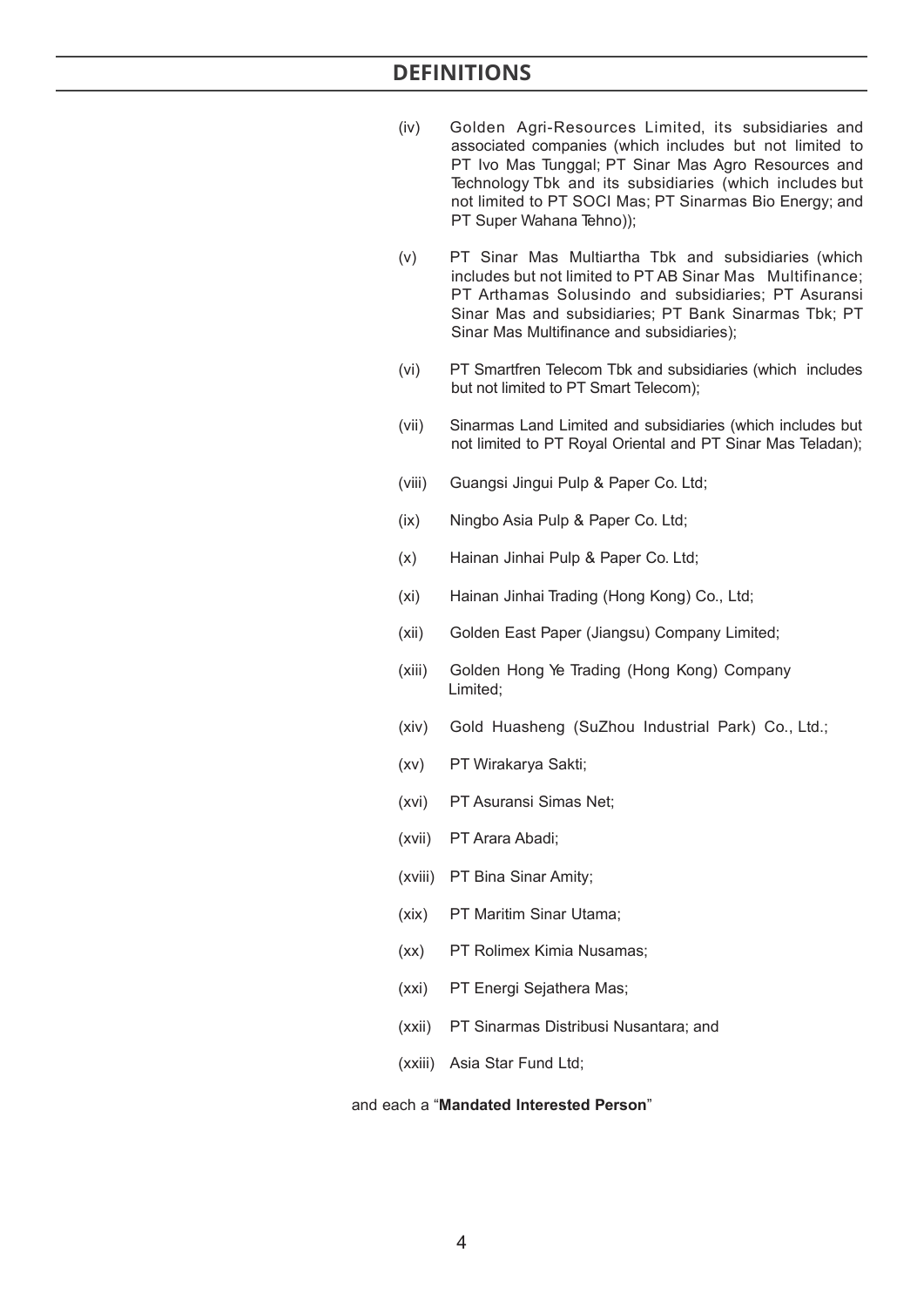### **DEFINITIONS**

| "Mandated Transaction" or<br>"Mandated Interested Person<br>Transaction" |  | Transaction(s) with Mandated Interested Persons that will be covered by<br>the Sinar Mas IPT Mandate                                                                                                                                                                                                           |
|--------------------------------------------------------------------------|--|----------------------------------------------------------------------------------------------------------------------------------------------------------------------------------------------------------------------------------------------------------------------------------------------------------------|
| "NTA"                                                                    |  | Net tangible assets                                                                                                                                                                                                                                                                                            |
| "Ordinary Resolution"                                                    |  | A resolution proposed and passed as such by a majority being more than<br>50.0% of the total number of votes cast for and against such resolution<br>at a meeting of Shareholders duly convened and held in accordance with<br>the provisions of the Constitution of the Company                               |
| "Securities Account"                                                     |  | A securities account maintained by a Depositor with CDP but does not<br>include a securities sub-account                                                                                                                                                                                                       |
| "SGX-ST"                                                                 |  | The Singapore Exchange Securities Trading Limited                                                                                                                                                                                                                                                              |
| "Shareholders"                                                           |  | Registered holders of the Shares, except that where the registered<br>holder is CDP, the term "Shareholders" shall, in relation to such Shares,<br>mean the Depositors whose Securities Accounts are credited with the<br><b>Shares</b>                                                                        |
| "Shares"                                                                 |  | Ordinary shares in the share capital of the Company                                                                                                                                                                                                                                                            |
| "Sinar Mas IPT Mandate"                                                  |  | The general mandate for Mandated Transactions which was previously<br>approved by Shareholders and for which renewal is now being sought.<br>The Sinar Mas IPT Mandate was first approved by Shareholders at the<br>Company's 2015 EGM, modified at the Company's 2017 EGM and last<br>renewed at the 2021 AGM |
| "Substantial Shareholder"                                                |  | A person (including a corporation) who has an interest in not less than<br>five per cent of the issued voting shares of the Company                                                                                                                                                                            |
| "S\$" and "cents"                                                        |  | Singapore dollars and cents, respectively                                                                                                                                                                                                                                                                      |
| "US\$" and "US cents"                                                    |  | United States dollars and cents, respectively                                                                                                                                                                                                                                                                  |

Words importing the singular shall, where applicable, include the plural and vice versa. Words importing the masculine gender shall, where applicable, include the feminine and neuter genders.

The term "**Depositor**" shall have the meaning ascribed to it in Section 81SF of the Securities and Futures Act (Chapter 289 of Singapore).

References to persons shall include corporations.

Any reference in this Appendix to any enactment is a reference to that enactment for the time being amended or re-enacted.

Any reference to a time of day in this Appendix is made by reference to Singapore time unless otherwise stated.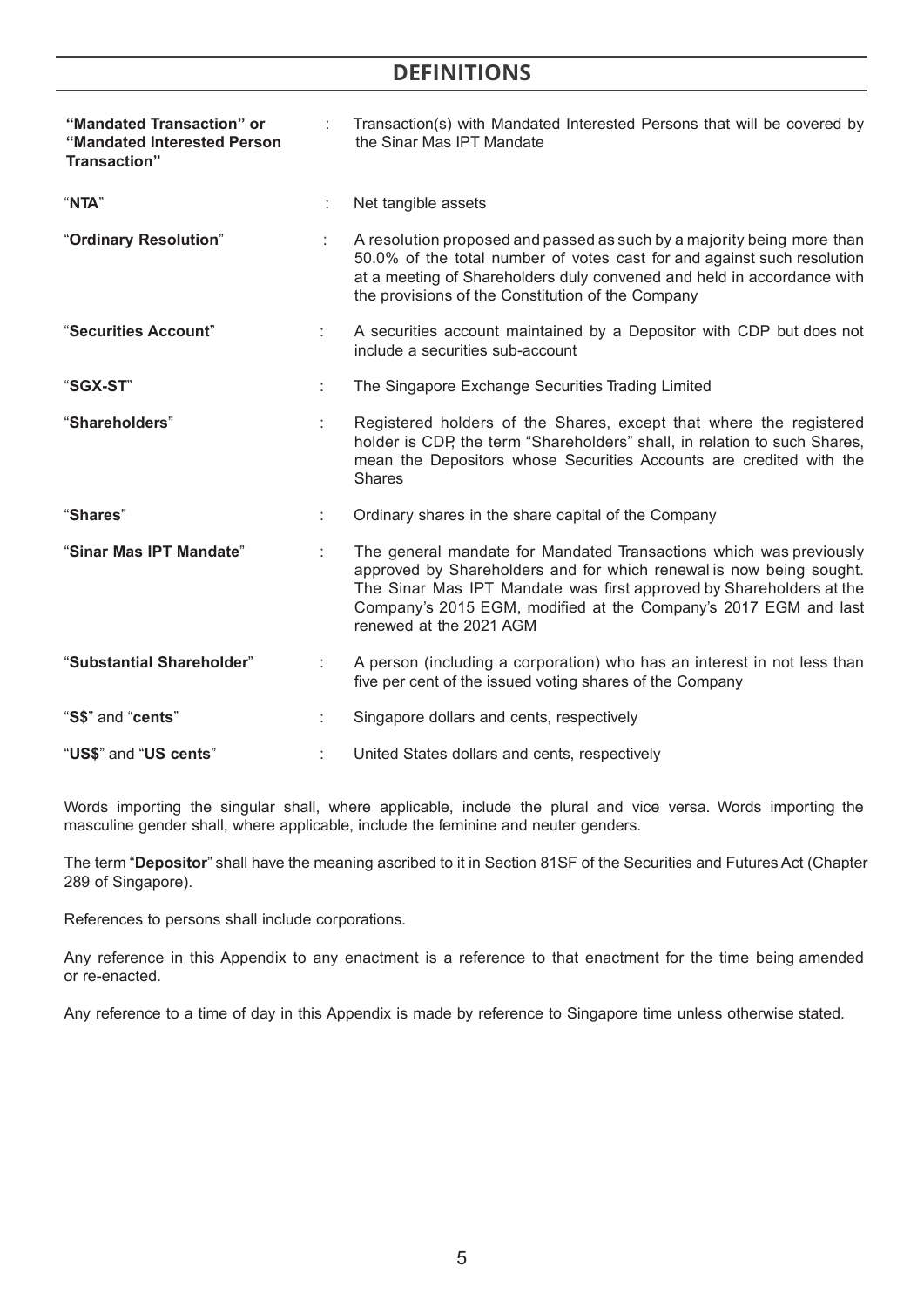### **GOLDEN ENERGY AND RESOURCES LIMITED**

(Incorporated in the Republic of Singapore) (Company Registration No. 199508589E)

### **LETTER TO SHAREHOLDERS**

Mr. Fuganto Widjaja (Executive Chairman) 20 Cecil Street Mr. Dwi Prasetyo Suseno (Executive Director, Group Chief Executive Officer) #05-05 PLUS Mr. Mark Zhou You Chuan (Executive Director, Chief Investment Officer) Singapore 049705 Mr. Mochtar Suhadi (Executive Director) Mr. Lim Yu Neng Paul (Lead Independent Director) Mr. Irwandy Arif (Independent Director) Mr. Lew Syn Pau (Independent Director) Mr. Djuangga Mangasi Mangunsong (Independent Director) Ms.Noormaya Muchlis (Independent Director)

### **Directors: Registered Office:** *Registered Office:*

12 April 2022

### **To: The Shareholders of Golden Energy and Resources Limited**

Dear Sir/Madam

### **1. INTRODUCTION**

- **1.1** The purpose of this Appendix is to provide Shareholders with the relevant information relating to the renewal of the Sinar Mas IPT Mandate.
- **1.2** The Sinar Mas IPT Mandate was originally approved by Shareholders at the EGM on 4 March 2015 ("**2015 EGM**") and modified on 28 April 2017 ("**2017 EGM**"). The Sinar Mas IPT Mandate was last renewed on 29 April 2021 ("**2021 AGM**") and will expire on the date of the forthcoming AGM.

### **2. RENEWAL OF THE SINAR MAS IPT MANDATE**

### **2.1 Chapter 9 of the Listing Manual**

Chapter 9 of the Listing Manual governs transactions by a listed company, as well as transactions by its subsidiaries and associated companies that are considered to be at risk, with the listed company's Interested Persons. Whenever this Chapter applies to a transaction and the value of that transaction alone or in aggregate with other transactions conducted with that interested person during the financial year reaches, or exceeds certain materiality thresholds, the listed company is required to make an immediate announcement and seek its shareholders' approval for that transaction.

Except for certain transactions which, by reason of the nature of such transactions, are not considered to put the listed company at risk to its Interested Persons and therefore are excluded from the ambit of Chapter 9 of the Listing Manual, immediate announcement and shareholders' approval would be required in respect of transactions with Interested Persons if certain financial thresholds (which are based on the value of the transaction as compared with the group's latest audited consolidated NTA), are reached or exceeded.

In particular, shareholders' approval is required for an Interested Person Transaction, individually or in aggregate, of a value equal to, or which exceeds:

(a) 5% of the group's latest audited consolidated NTA; or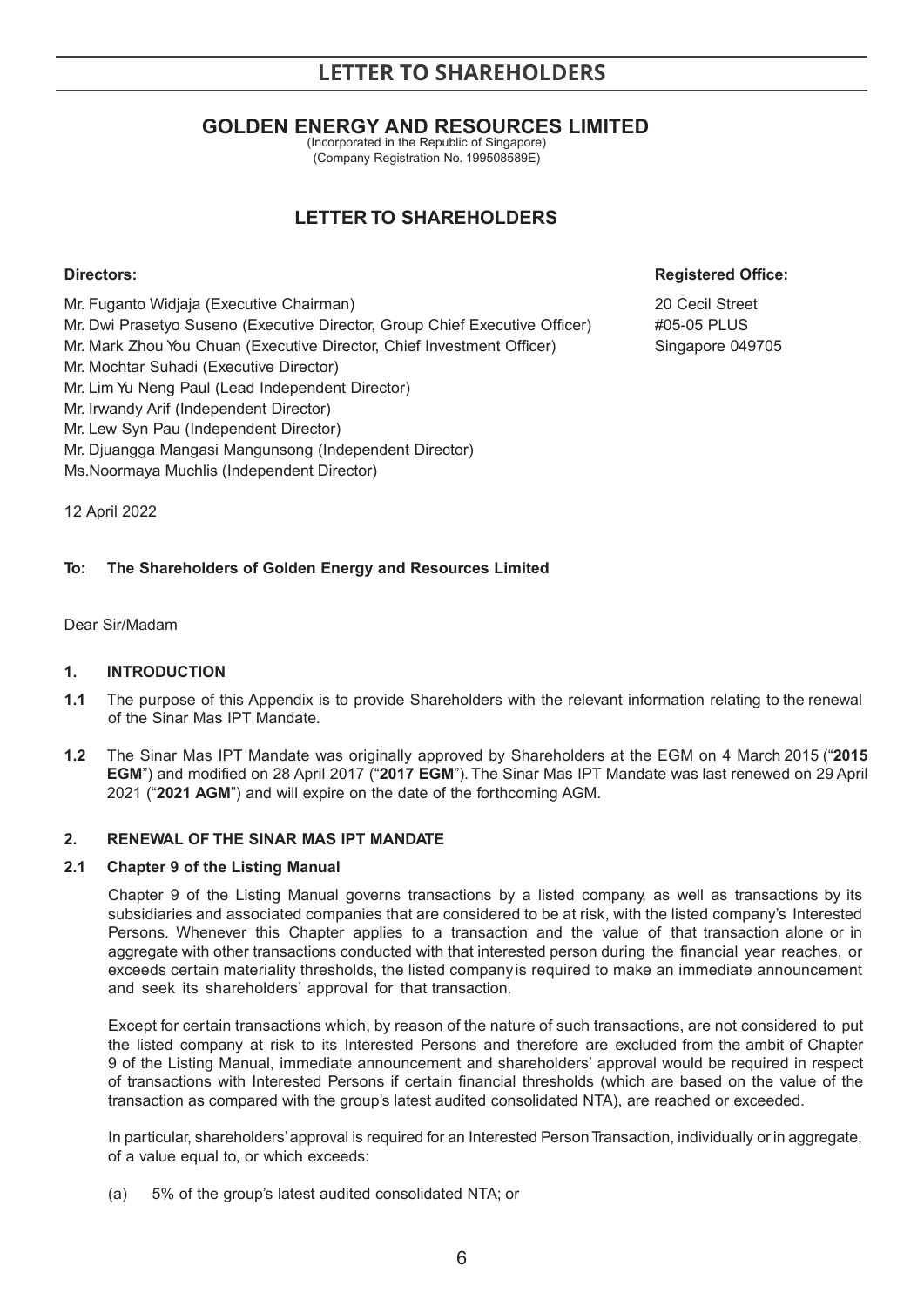(b) 5% of the group's latest audited consolidated NTA, when aggregated with other transactions entered into with the same Interested Person (as such term is construed under Chapter 9 of the Listing Manual) during the same financial year.

Chapter 9 of the Listing Manual permits a listed company, however, to seek a general mandate from its shareholders for recurrent transactions of a revenue or trading nature or those necessary for its day-to-day operations such as purchase and sale of supplies and materials (but not in respect of purchase or sale of assets, undertakings or businesses) that may be conducted with the listed company's Interested Persons.

### **2.2 Renewal of the Sinar Mas IPT Mandate**

Approval is being sought from Shareholders at the AGM for the renewal of the Sinar Mas IPT Mandate for entry by the Group into Mandated Transactions with the Mandated Interested Persons. If approved, the renewal of the Sinar Mas IPT Mandate will take effect from the date of the AGM and continue in force until the date of the next AGM of the Company or such date as the next AGM is required by law or by the Constitution of the Company to be held unless, prior thereto, the Sinar Mas IPT Mandate is revoked or varied by the Company in general meeting. The Sinar Mas IPT Mandate may be put to Shareholders for renewal at each subsequent AGM of the Company.

### **2.3 Rationale for and Benefits of the Sinar Mas IPT Mandate**

The transactions with the Mandated Interested Persons are entered into or to be entered into by the Group in its ordinary course of business. They are recurring transactions which are likely to occur with some degree of frequency and arise at any time and from time to time. The Sinar Mas IPT Mandate is intended to facilitate these transactions, provided that they are carried out at arm's length and on the Group's normal commercial terms and are not prejudicial to the Company and its minority Shareholders. Disclosure will be made in the format required by the Listing Manual, and to the extent required by the SGX-ST, of the aggregate value of Interested Person Transactions conducted pursuant to the Sinar Mas IPT Mandate during the current financial year, and in the annual reports for the subsequent financial years during which the Sinar Mas IPT Mandate is in force.

The Group will be able to benefit from such transactions with the Mandated Interested Persons. The Sinar Mas IPT Mandate and its subsequent renewal on an annual basis would eliminate the need to convene separate general meetings from time to time to seek Shareholders' approval as and when potential Interested Person Transactions with a specific class of Mandated Interested Persons arise, thereby reducing substantially the administrative time and expenses involved in convening such meetings, without compromising the Group's corporate objectives or adversely affecting the business opportunities available to the Group.

### **2.4 Classes of Interested Persons**

The Sinar Mas IPT Mandate will apply to Interested Person Transactions with the following Mandated Interested Persons:

- (a) each of the Ultimate Controlling Shareholders (namely Messrs Franky Oesman Widjaja, Indra Widjaja and Muktar Widjaja) and their associates; and
- (b) DSS and its associates.

The following associates of each of the Ultimate Controlling Shareholders and DSS have entered into transactions with the Group from 20 April 2015 to 31 December 2021, being the latest financial year end:

- (i) DSS;
- (ii) PT Indah Kiat Pulp & Paper Tbk;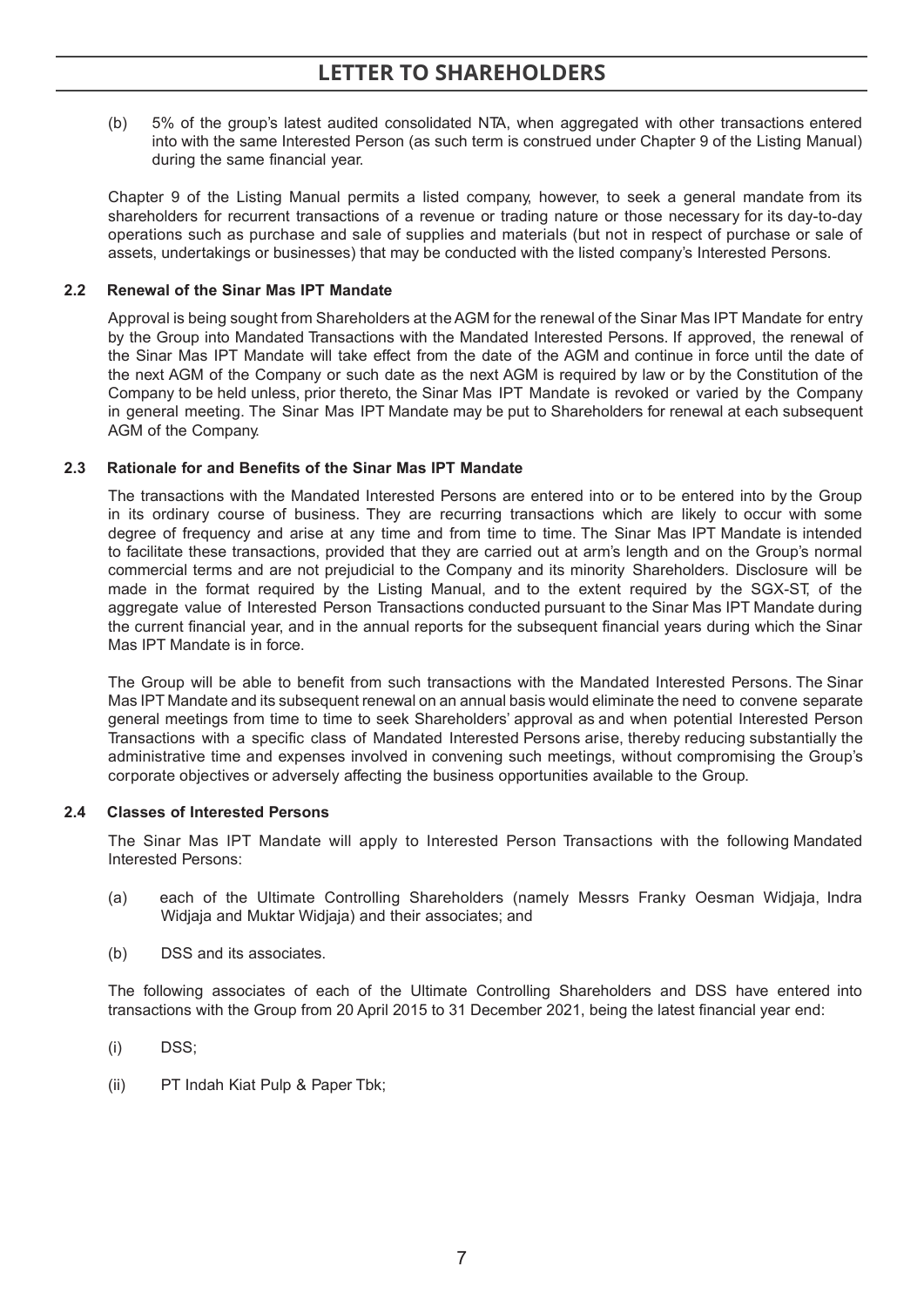- (iii) PT Lontar Papyrus Pulp & Paper Industry;
- (iv) PT Pabrik Kertas Tjiwi Kimia Tbk;
- (v) PT SOCI Mas;
- (vi) PT Pindo Deli Pulp and Paper Mills;
- (vii) PT Sinar Mas Agro Resources and Technology Tbk;
- (viii) PT Ekamas Fortuna;
- (ix) PT Ivo Mas Tunggal;
- (x) Hainan Jinhai Trading (Hong Kong) Co. Ltd;
- (xi) PT Energi Sejahtera Mas;
- (xii) PT Bank Sinarmas Tbk;
- (xiii) PT Rolimex Kimia Nusamas;
- (xiv) PT Citra Alam Indah;
- (xv) PT Royal Oriental;
- (xvi) PT Wirakarya Sakti;
- (xvii) PT Arthamas Solusindo;
- (xviii) PT Kalibesar Raya Utama\*;
- (xix) PT Asuransi Sinar Mas;
- (xx) Gold Hong Ye Trading (Hong Kong) Company Limited;
- (xxi) PT Smartfren Telecom Tbk;
- (xxii) PT Smart Telecom;
- (xxiii) PT Asuransi Simas Net;
- (xxiv) PT DSSP Power Sumsel\*\*;
- (xxv) PT DSSP Power Kendari\*\*;
- (xxvi) PT Sinarmas Distribusi Nusantara;
- (xxvii) PT Sinarmas Bio Energy;
- (xxviii) PT Super Wahana Techno; and
- (xxix) Asia Star Fund Ltd

\**Not an associate of each of the Ultimate Controlling Shareholders and DSS with effect from 17 October 2017.* \*\**Not an associate of each of the Ultimate Controlling Shareholders and DSS with effect from 23 December 2020 as a result of DSS divested 75%-equity interest in PT DSSP Power Mas Utama, the parent company of PT DSSP Power Kendari and PT DSSP Power Sumsel.*

Transactions with Mandated Interested Persons that do not fall within the ambit of the Sinar Mas IPT Mandate shall be subject to the relevant provisions of Chapter 9 of the Listing Manual.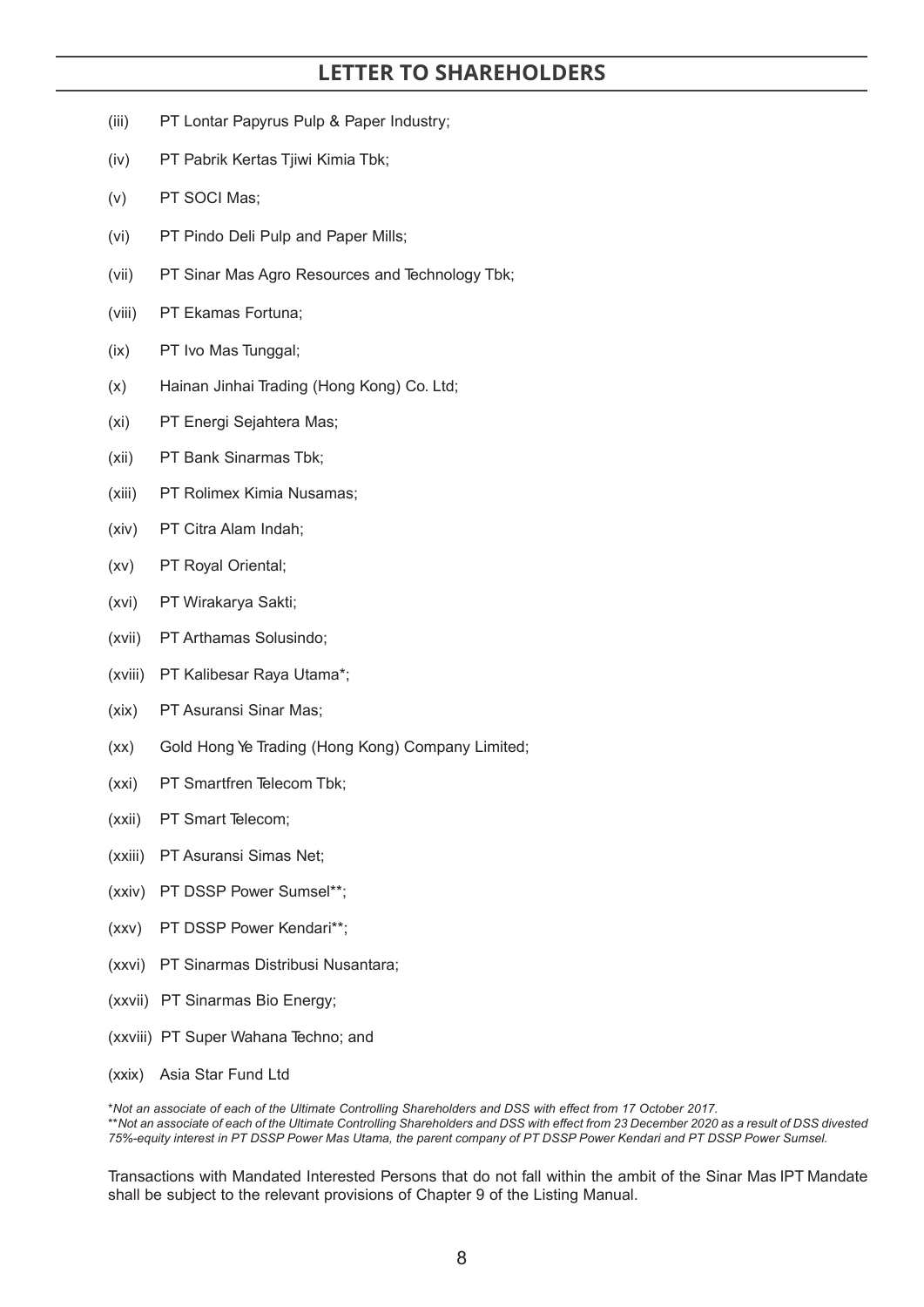### **2.5 Mandated Transactions**

The Mandated Transactions relate to the provision to, or the obtaining from, Mandated Interested Persons of recurrent transactions (such as the purchase and sale of products and services in the normal course of the Group's business) of a revenue or trading nature or which are necessary for its day-to-day operations (but not in respect of the purchase or sale of assets, undertakings or businesses which are not part of its day-to-day operations) comprising the following:

- (a) sale and purchase of coal, the entry into marketing agent arrangements in respect of the sale and purchase of coal, and the entry into road access and maintenance arrangements;
- (b) procurement of goods and services (including procurement of logs and the provision of transportation services in Indonesia);
- (c) obtaining financial and insurance services (the "**Financial and Insurance Services**"), such as:
	- (i) purchasing or obtaining of insurances;
	- (ii) purchasing or obtaining of hire purchase facilities, term loans and other credit or deposit facilities; and
	- (iii) obtaining of banking, financial and advisory services and related facilities (including hire purchase and factoring arrangements);
- (d) leasing, rental or renewal of lease of properties; and
- (e) any other transaction relating to the provision, or obtaining from or through Mandated Interested Persons, or the joint transacting with Mandated Interested Persons, for goods and services and products related to the Group's principal and ancillary activities in the normal course of its businesses and on normal commercial terms.

### **2.6 Review Procedures for Mandated Transactions with Mandated Interested Persons**

The Audit Committee has oversight of all Interested Person Transactions undertaken by the Group including the review of, and where required, approval of, such transactions. The Company has also established the procedures described below to ensure that the Interested Person Transactions are undertaken on an arm's length basis and on normal commercial terms.

#### Review Procedures

The Company has established procedures to ensure that Mandated Transactions with Mandated Interested Persons are undertaken on an arm's length basis and on the Group's normal commercial terms, consistent with its usual business practices and policies, which are generally no more favourable to the Mandated Interested Persons than those extended to unrelated third parties.

The senior executives of the Group (with no interest, direct or indirect, in the relevant transactions) for the purpose of the review procedures include any Executive Director, the group chief executive officer and group chief financial officer or its equivalent of the Group, and the chief executive officers of the main operating subsidiaries of the GEMS Group (the "**Senior Executives**").

In particular, the following review procedures have been put in place:

 Sale and purchase of coal, or provision of marketing agent services in respect of the sale and purchase of coal, and the entry into road access and maintenance arrangements.

All contracts entered into or transactions with Mandated Interested Persons with regard to the sale and purchase of coal, provision of marketing agent services in respect of the sale and purchase of coal, and the entry into road access and maintenance arrangements, are to be carried out at the prevailing market rates or prices, and on terms which are no more favourable to the Mandated Interested Person than the usual commercial terms extended to unrelated third parties (including, where applicable, preferential rates, prices, commissions or discounts accorded to customers or purchasers who have a long-term contract with the Group) or otherwise in accordance with applicable industry norms.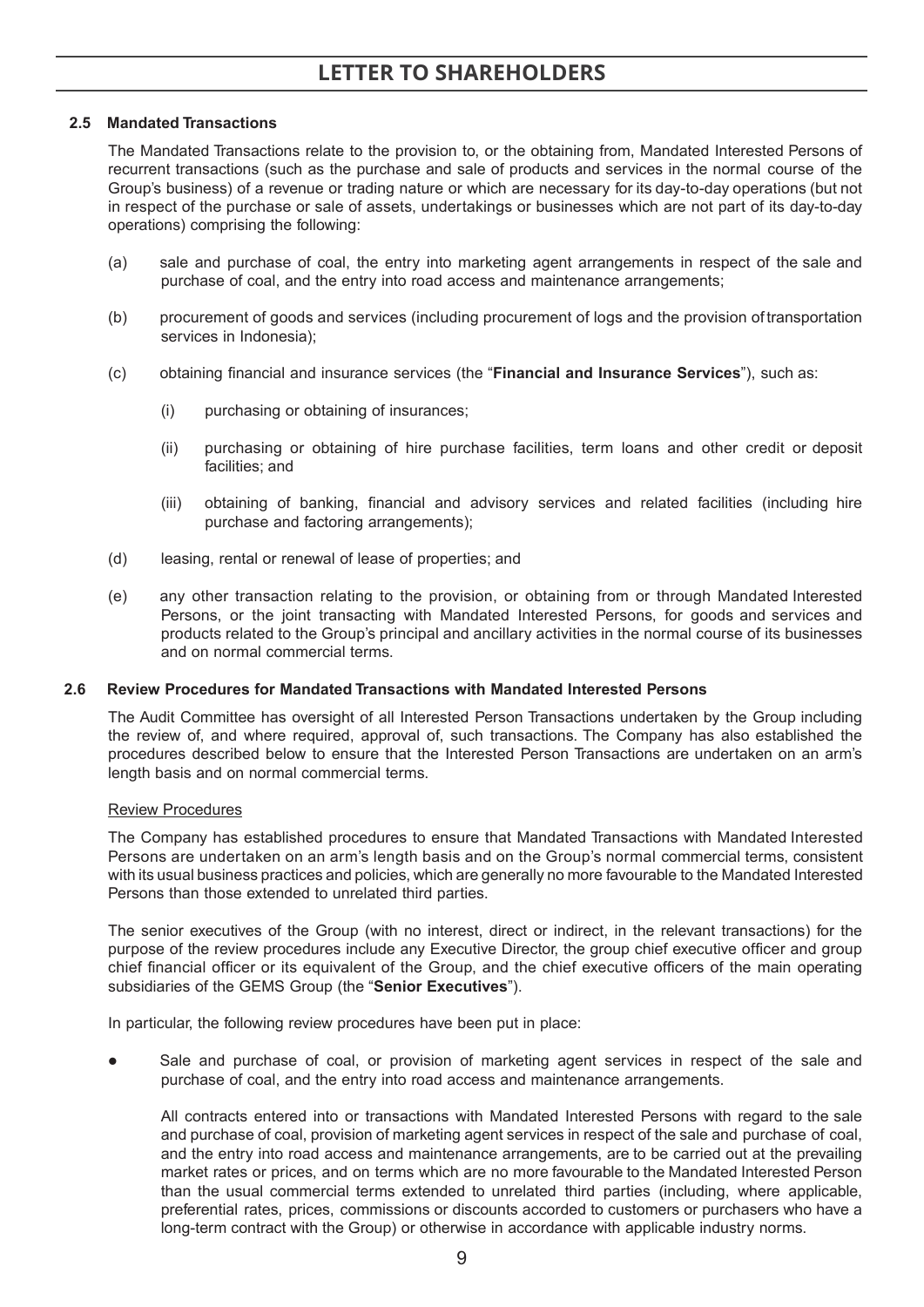Where the prevailing market rates or prices are not available, the pricing for coal products, marketing agent services or rates for road access and maintenance, is to be determined in accordance with the Group's usual business practices and pricing policies, consistent with the usual margin to be obtained or price to be paid by the Group for the same or substantially similar type of contract or transaction with unrelated third parties taking into consideration factors such as, but not limited to, quantity, volume, customer requirements, specifications, duration of contract and strategic purposes of the transaction or the limited resources available to the Group.

Procurement of goods and services

When obtaining goods and services from Mandated Interested Persons, a Senior Executive (with no interest, direct or indirect, in the relevant transactions) shall compare the terms offered by the Mandated Interested Person against the terms of at least two (2) quotations obtained from unrelated third parties supplying similar goods and services, prior to the entering into the contract or transaction with the Mandated Interested Person, as a basis for comparison to determine whether the price and terms offered by the Mandated Interested Person are fair and reasonable and comparable to those offered by other unrelated third parties supplying the same or substantially similar type of goods and services.

Where it is not possible or practicable for a formal quotation to be called (for example, where the product is a proprietary item or the Mandated Interested Person is the sole provider of such product or service), the Group's authorised Senior Executive (with no interest, direct or indirect, in the relevant transactions) will determine whether the price and terms offered by the Mandated Interested Person are fair and reasonable. This would include taking into account, where known, if similar price and terms are offered to unrelated third parties.

Obtaining of financial and insurance services

When obtaining financial and insurance services from Mandated Interested Persons, a Senior Executive (with no interest, direct or indirect, in the relevant transactions) shall compare the terms and rates offered by the Mandated Interested Person against the terms and rates offered by at least two (2) unrelated financial institutions or companies, prior to the entering into of the contract or transaction with the Mandated Interested Person, as a basis for comparison to determine whether the price and terms offered by the Mandated Interested Person are fair and reasonable and comparable to those offered by other unrelated financial institutions or companies.

Where quotations from less than two (2) financial institutions or companies, or no quotations are received from financial institutions or companies, the Group's authorised Senior Executive (with no interest, direct or indirect, in the relevant transactions) will determine whether the terms and rates offered by the Mandated Interested Person are fair and reasonable. This would include taking into account, where known, available recent terms and conditions of comparable transactions and corroborative inputs from market practitioners.

Leasing, rental or renewal of lease of properties

When leasing, renting or renewing the lease of properties from or to a Mandated Interested Person, appropriate steps will be taken to ensure that such lease, rent or renewal is matched with prevailing market rates, including adopting measures such as making relevant enquiries with at least two (2) landlords of similar properties and obtaining suitable reports or reviews published by property agents (where necessary). The rent payable shall be based on the most competitive market rental rates of similar properties in terms of size and location, based on the results of the relevant enquiries.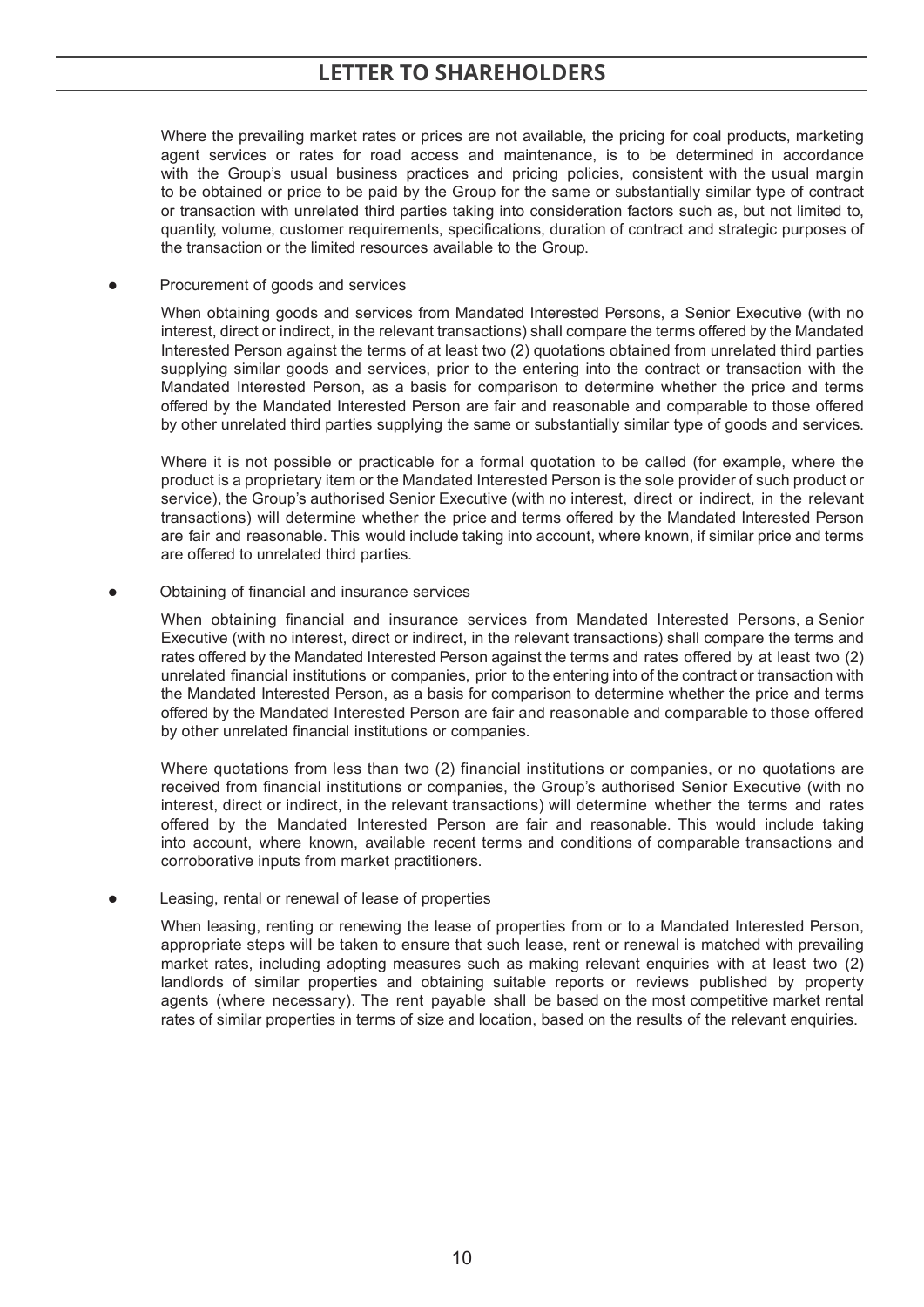Where it is not possible or practicable for enquiries to be made or to obtain suitable reports or reviews by property agents, the Group's authorised Senior Executive (with no interest, direct or indirect, in the relevant transactions) will determine whether the price and terms offered by the Mandated Interested Person are fair and reasonable. This would include taking into account, where known, if similar price and terms are offered to unrelated third parties by Mandated Interested Persons or other unrelated third parties, as the case may be.

### Approval Limits

| <b>Approval Limits</b>                                                                                                                | <b>Approving Authority</b>                                                    |
|---------------------------------------------------------------------------------------------------------------------------------------|-------------------------------------------------------------------------------|
| Individual transaction exceeding S\$100,000<br>but less than US\$1.0 million in value                                                 | Reviewed and approved by any Executive Director                               |
| Individual transaction equal to or exceeding<br>US\$1.0 million but less than 3.0% of the latest<br>audited NTA of the Group in value | Reviewed and approved by the majority of the members<br>of the Board          |
| Individual transaction equal to or exceeding<br>3.0% of the latest audited NTA of the Group<br>in value                               | Reviewed and approved by the majority of the Audit<br>Committee and the Board |

If any person specified above has an interest (direct or indirect) in a transaction falling within a category of transactions to be reviewed and approved by him, he will abstain from any decision making in respect of that transaction, and such transaction will be reviewed and approved by other persons who are authorised to review and approve that category of transactions, if any, who do not have any interest (direct or indirect) in that transaction.

If not, the transaction must be approved by the person(s) who has (have) authority for reviewing and approving the category of transactions that immediately follows in terms of value.

The Board and the Audit Committee shall review the internal audit reports to ascertain that the guidelines and procedures to monitor Interested Person Transactions have been complied with.

#### **2.7 Other Review Procedures**

The Group has also implemented the following procedures for the identification of Mandated Interested Persons and the recording of all Interested Person Transactions:

- (a) prior to entering into any contract with a value exceeding S\$100,000, new counterparties that the Group will be transacting with will be required to submit a statement identifying its shareholder(s), its board of commissioners (if any), board of directors and a description of its affiliation (if any) with the Ultimate Controlling Shareholders and DSS, together with any supporting documents;
- (b) maintaining a register of Interested Persons and a register of all transactions carried out with Interested Persons, whether mandated or non-mandated;
- (c) a monthly review and confirmation of the register of Interested Persons and a register of all transactions carried out with Interested Persons, whether mandated or non-mandated, by the Group's legal team and chief financial officer or its equivalent;

the Group's internal audit plan will incorporate a review of all Interested Person Transactions, whether mandated or non-mandated; and

(d) on a quarterly basis, the Group's internal auditors will submit a report to the Audit Committee of all recorded Interested Person Transactions, and the basis of such transactions, entered into by the Group.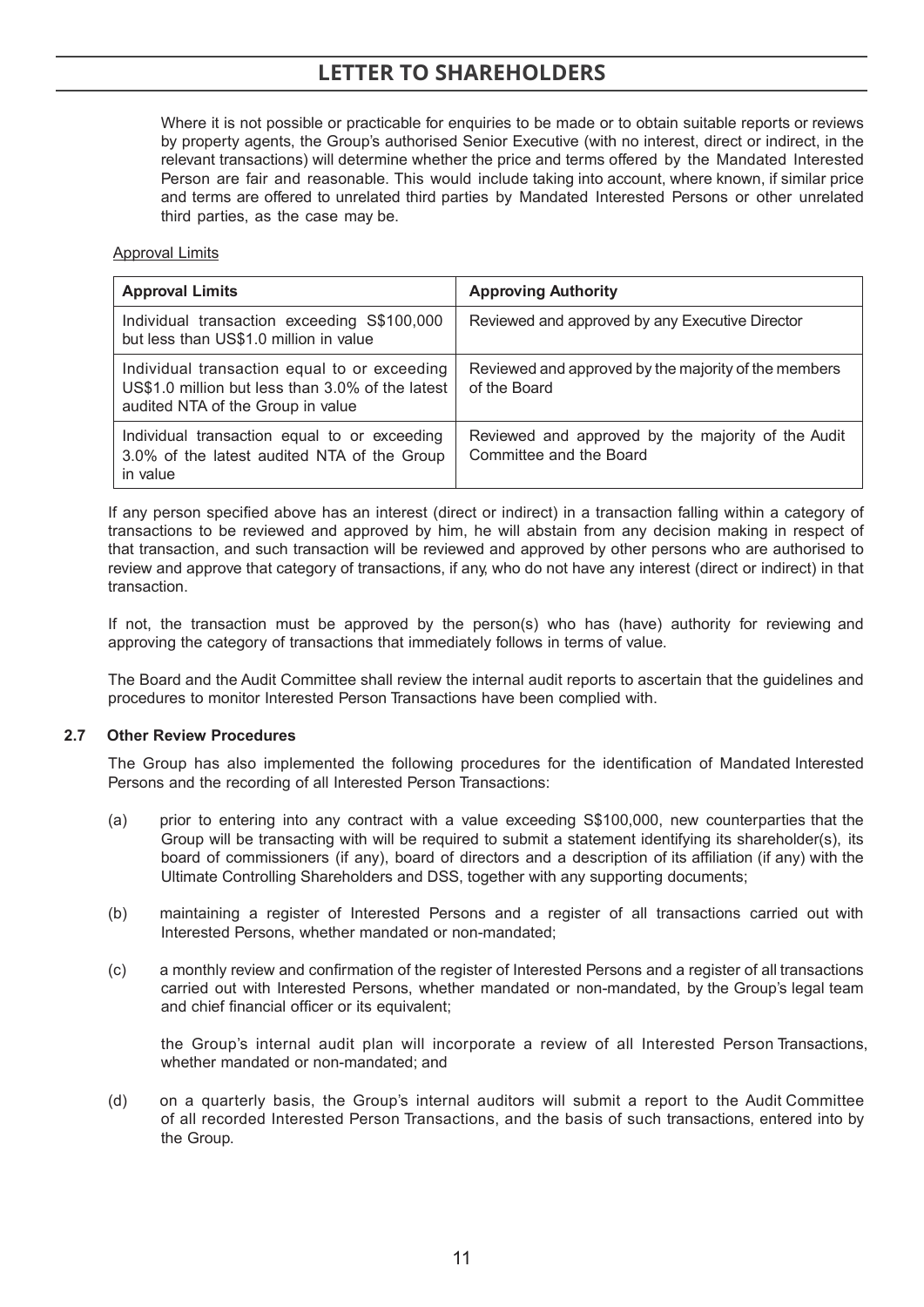The Audit Committee will review all of the Group's Interested Person Transactions, whether mandated or non-mandated, on a quarterly basis in accordance with the requirements of Chapter 9 of the Listing Manual and will include the review of the Group's Interested Person Transactions as part of its standard procedures while examining the adequacy of the Group's internal controls.

### **2.8 Review of Interested Person Transactions not subject to the Sinar Mas IPT Mandate and Review by Audit Committee**

The Audit Committee will also review the internal audit reports to ascertain whether the guidelines and procedures established to monitor Interested Person Transactions have been complied with. Further, if during these periodic reviews by the Audit Committee, the Audit Committee is of the view that the guidelines and procedures as stated in paragraphs 2.6 and 2.7 of this Appendix are to ensure that these Interested Person Transactions will be on normal commercial terms and will not be prejudicial to the Company and its minority Shareholders, the Group will (pursuant to Rule 920(1)(b)(iv) and (vii) of the Listing Manual) revert to Shareholders for a fresh mandate based on new guidelines and procedures for transactions with Mandated Interested Persons pursuant to which additional information may be required to be presented to Shareholders and an independent financial adviser may be appointed for an opinion.

In the event that a member of the Board or a member of the Audit Committee has a conflict of interest in relation to any Interested Person Transaction, he will abstain from reviewing and/or approving (as the case may be) that particular transaction. In such instances, an alternative approving authority will be responsible for reviewing and/or approving (as the case may be) the transaction.

### **3. DIRECTORS' AND SUBSTANTIAL SHAREHOLDERS' INTERESTS**

Directors' and Substantial Shareholders' interests in the Shares of the Company are presented in the "Directors' Report" section and "Statistics of Shareholdings" section of the Company's Annual Report respectively.

### **4. DISCLOSURES**

In accordance with Chapter 9 of the Listing Manual, the Company will disclose in its Annual Report, the aggregate value of the Interested Person Transactions conducted pursuant to the Sinar Mas IPT Mandate during the financial year. In addition, the Company will announce the aggregate value of the Interested Person Transactions conducted pursuant to the renewed Sinar Mas IPT Mandate for the financial periods which it is required to report on within the time required for the announcement of such report. These disclosures will be in the form set out in Rule 907 of the Listing Manual.

### **5. VOTING**

In accordance with the requirements of Chapter 9 of the Listing Manual, DSS will abstain from voting, and has undertaken to ensure that its associates will abstain from voting, on the Ordinary Resolution relating to the renewal of the Sinar Mas IPT Mandate to be proposed at the forthcoming AGM in respect of the Shares held by it.

### **6. STATEMENT FROM THE AUDIT COMMITTEE**

The Audit Committee, having considered the terms of the Sinar Mas IPT Mandate and the review procedures referred to in paragraph 2.6 of this Appendix, is of the view that:

- (a) the methods or procedures for determining the transaction prices under the Sinar Mas IPT Mandate have not changed since the last Shareholders' approval; and
- (b) the methods and procedures referred to in (a) above are sufficient to ensure that the transactions will be carried out on normal commercial terms and will not be prejudicial to the interest of the Company and its minority Shareholders.